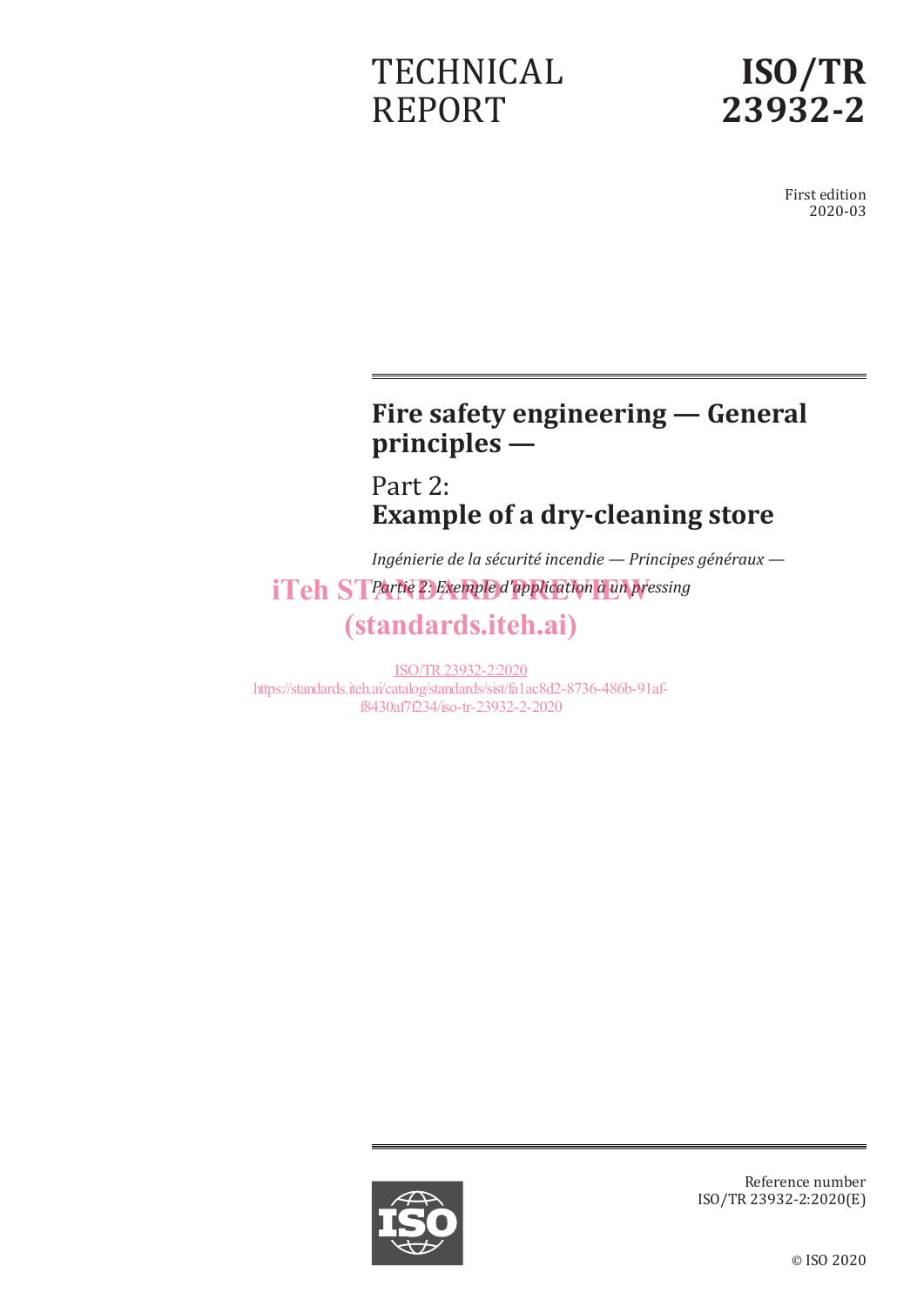# iTeh STANDARD PREVIEW (standards.iteh.ai)

ISO/TR23932-2:2020 https://standards.iteh.ai/catalog/standards/sist/fa1ac8d2-8736-486b-91aff8430af7f234/iso-tr-23932-2-2020



## **COPYRIGHT PROTECTED DOCUMENT**

#### © ISO 2020

All rights reserved. Unless otherwise specified, or required in the context of its implementation, no part of this publication may be reproduced or utilized otherwise in any form or by any means, electronic or mechanical, including photocopying, or posting on the internet or an intranet, without prior written permission. Permission can be requested from either ISO at the address below or ISO's member body in the country of the requester.

ISO copyright office CP 401 • Ch. de Blandonnet 8 CH-1214 Vernier, Geneva Phone: +41 22 749 01 11 Fax: +41 22 749 09 47 Email: copyright@iso.org Website: www.iso.org

Published in Switzerland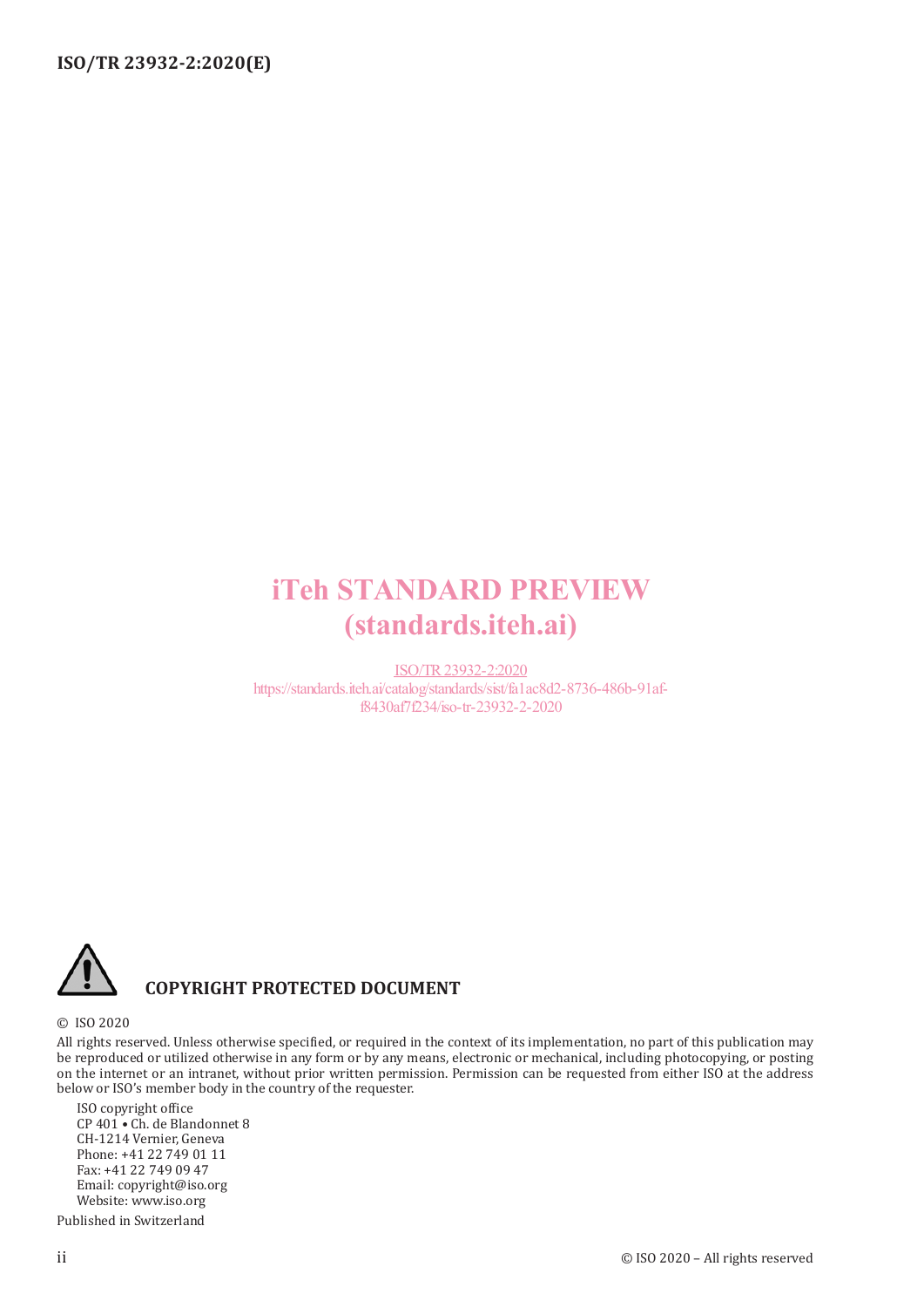# **Contents**

| 1 |      | $Scope \underline{\hspace{1cm}} 1$                                         |  |
|---|------|----------------------------------------------------------------------------|--|
| 2 |      |                                                                            |  |
|   |      |                                                                            |  |
| 3 |      |                                                                            |  |
| 4 |      |                                                                            |  |
| 5 |      |                                                                            |  |
|   | 5.1  | Scope of the project concerning FSE process (ISO 23932-1:2018, Clause 5) 1 |  |
|   | 5.2  |                                                                            |  |
|   |      | 5.2.1                                                                      |  |
|   |      | 5.2.2                                                                      |  |
|   | 5.3  |                                                                            |  |
|   |      | 5.3.1                                                                      |  |
|   |      | 5.3.2                                                                      |  |
|   |      | 5.3.3                                                                      |  |
|   |      | 5.3.4                                                                      |  |
|   | 5.4  |                                                                            |  |
|   | 5.5  | 5.5.1                                                                      |  |
|   |      | Protection of occupants of the shop REVIEW EXT 2000 8<br>5.5.2             |  |
|   |      | 5.5.3                                                                      |  |
|   |      | Protection of fire fighters 1s:iteh.ai) 9<br>5.5.4                         |  |
|   | 5.6  |                                                                            |  |
|   |      |                                                                            |  |
|   |      |                                                                            |  |
|   |      |                                                                            |  |
|   | 5.7  |                                                                            |  |
|   |      | 5.7.1                                                                      |  |
|   |      | 5.7.2                                                                      |  |
|   |      | 5.7.3                                                                      |  |
|   | 5.8  |                                                                            |  |
|   | 5.9  |                                                                            |  |
|   |      | 5.9.1                                                                      |  |
|   |      | 5.9.2                                                                      |  |
|   | 5.10 |                                                                            |  |
|   |      | 5.10.1                                                                     |  |
|   |      |                                                                            |  |
|   |      |                                                                            |  |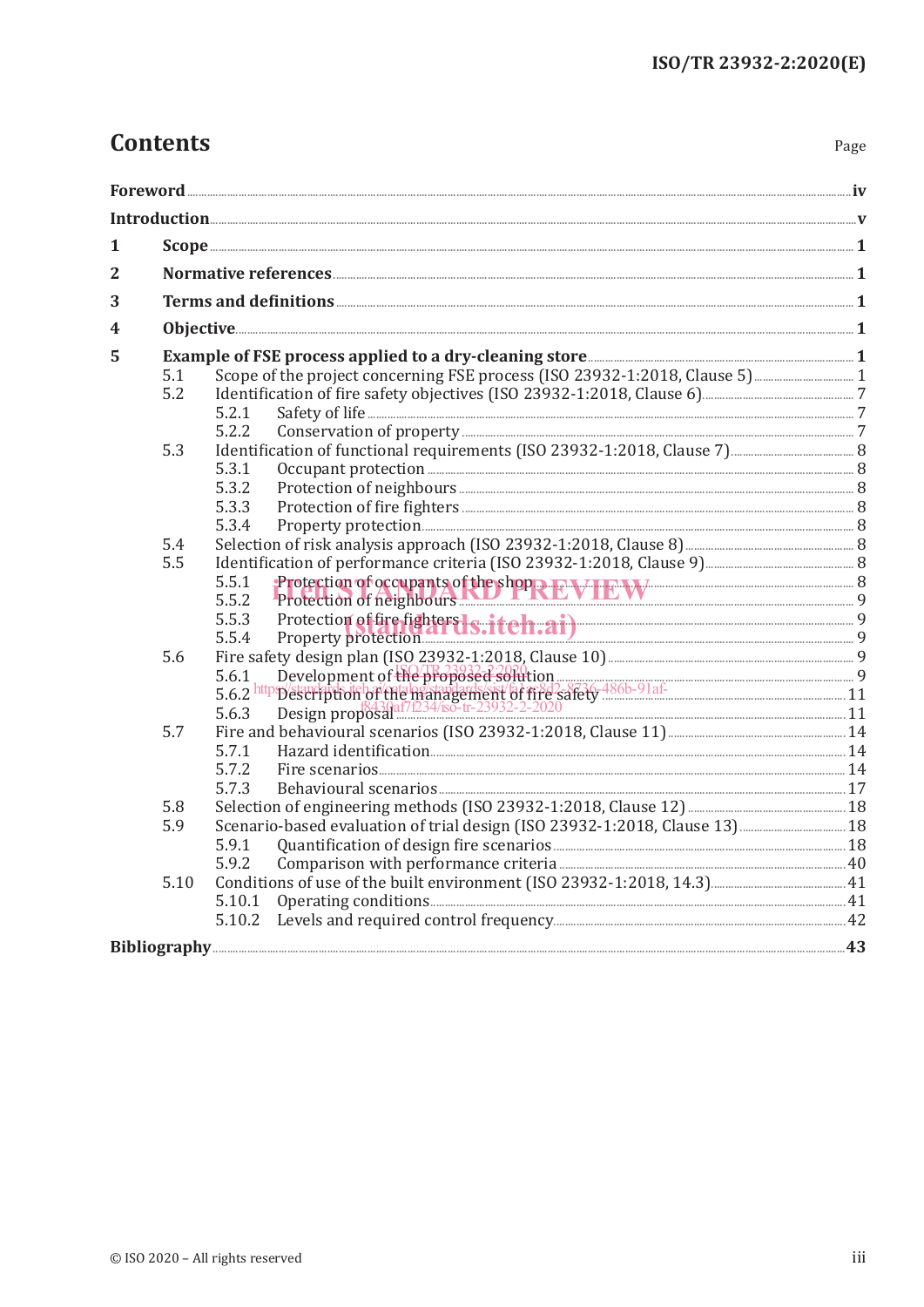## **Foreword**

ISO (the International Organization for Standardization) is a worldwide federation of national standards bodies (ISO member bodies). The work of preparing International Standards is normally carried out through ISO technical committees. Each member body interested in a subject for which a technical committee has been established has the right to be represented on that committee. International organizations, governmental and non-governmental, in liaison with ISO, also take part in the work. ISO collaborates closely with the International Electrotechnical Commission (IEC) on all matters of electrotechnical standardization.

The procedures used to develop this document and those intended for its further maintenance are described in the ISO/IEC Directives, Part 1. In particular, the different approval criteria needed for the different types of ISO documents should be noted. This document was drafted in accordance with the editorial rules of the ISO/IEC Directives, Part 2 (see www.iso.org/directives).

Attention is drawn to the possibility that some of the elements of this document may be the subject of patent rights. ISO shall not be held responsible for identifying any or all such patent rights. Details of any patent rights identified during the development of the document will be in the Introduction and/or on the ISO list of patent declarations received (see www.iso.org/patents).

Any trade name used in this document is information given for the convenience of users and does not constitute an endorsement.

For an explanation of the voluntary nature of standards, the meaning of ISO specific terms and expressions related to conformity assessment, as well as information about ISO's adherence to the<br>World Trade Organization (WTO) principles in the Technical Barriers to Trade (TBT) see www.iso.org/ World Trade Organization (WTO) principles in the Technical Barriers to Trade (TBT) see www.iso.org/ iso/foreword.html. (standards.iteh.ai)

This document was prepared by Technical Committee ISO/TC 92, *Fire safety,* Subcommittee SC 4, *Fire safety engineering*. ISO/TR23932-2:2020 https://standards.iteh.ai/catalog/standards/sist/fa1ac8d2-8736-486b-91af-

A list of all parts in the ISO 23932 series c<mark>an<sup>3</sup>be found on the ISO-web</mark>site.

Any feedback or questions on this document should be directed to the user's national standards body. A complete listing of these bodies can be found at www.iso.org/members.html.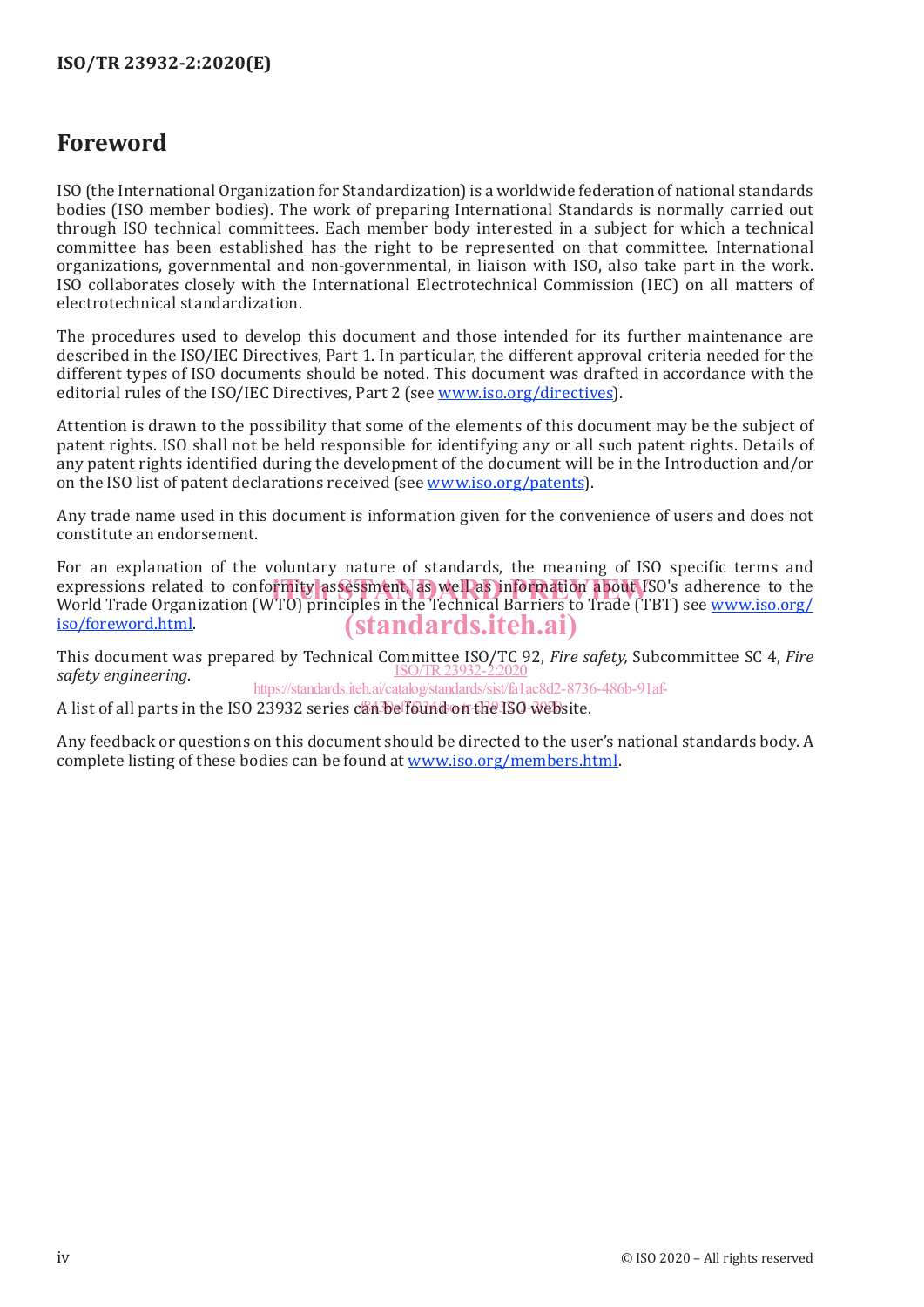## **Introduction**

This document gives a complete example to illustrate ISO 23932-1.

The following chart is an outline of the fire safety engineering (FSE) process (design, implementation and maintenance) of a built environment, as described in ISO 23932-1.

# iTeh STANDARD PREVIEW (standards.iteh.ai)

ISO/TR23932-2:2020 https://standards.iteh.ai/catalog/standards/sist/fa1ac8d2-8736-486b-91aff8430af7f234/iso-tr-23932-2-2020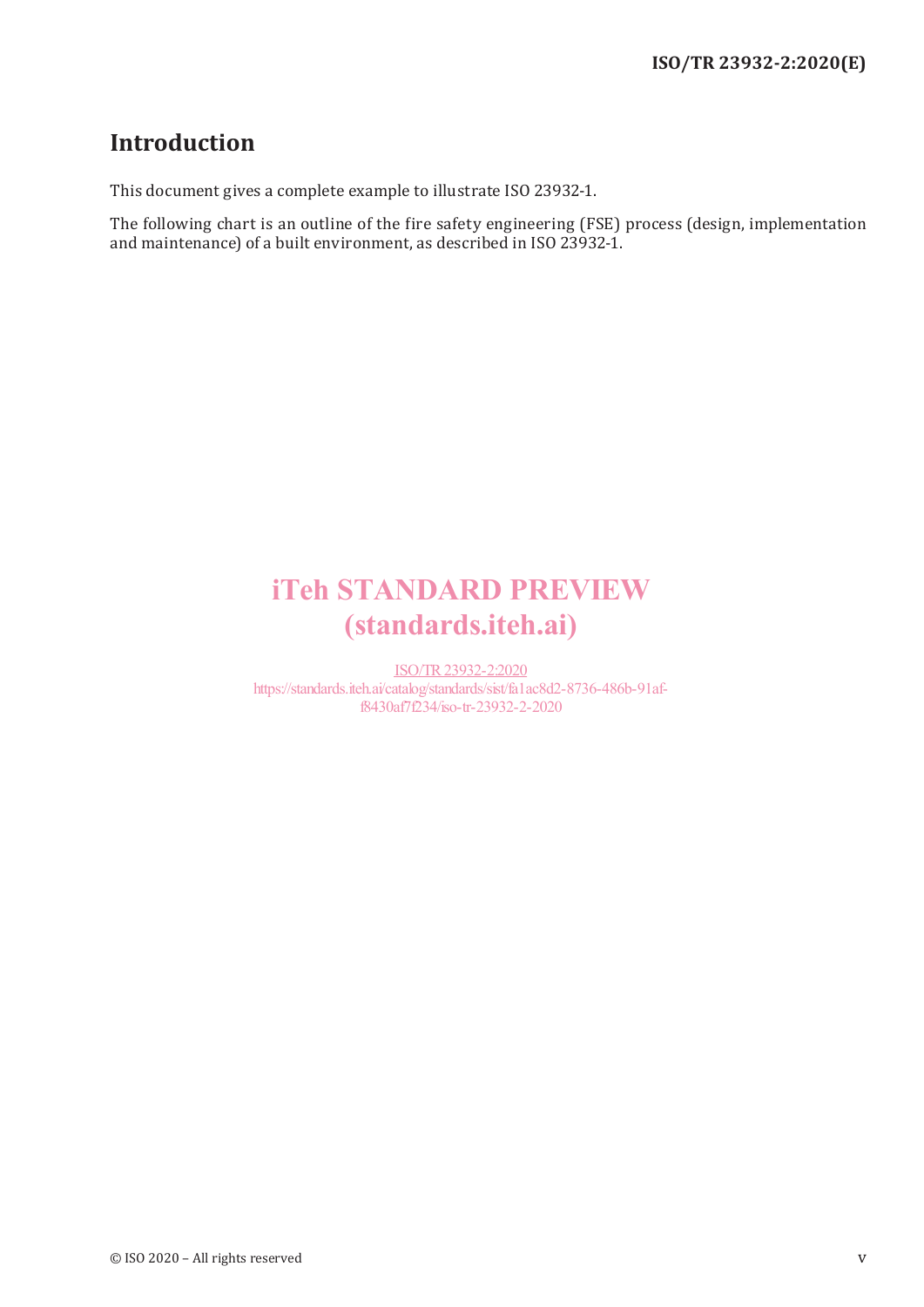

#### **Key**

- <sup>a</sup> See also ISO/TR 16576 (Examples).<br>b See also ISO 16732-1 ISO 16733-1
- <sup>b</sup> See also ISO 16732-1, ISO 16733-1, ISO/TS 29761.
- <sup>c</sup> See also ISO 16732-1, ISO 16733-1, ISO/TS 29761.
- <sup>d</sup> See also ISO/TS 13447, ISO 16730-1, ISO/TR 16730-2 to 5 (Examples), ISO 16734, ISO 16735, ISO 16736, ISO 16737, ISO/TR 16738, ISO 24678-6.
- <sup>e</sup> See also ISO/TR 16738, ISO 16733-1.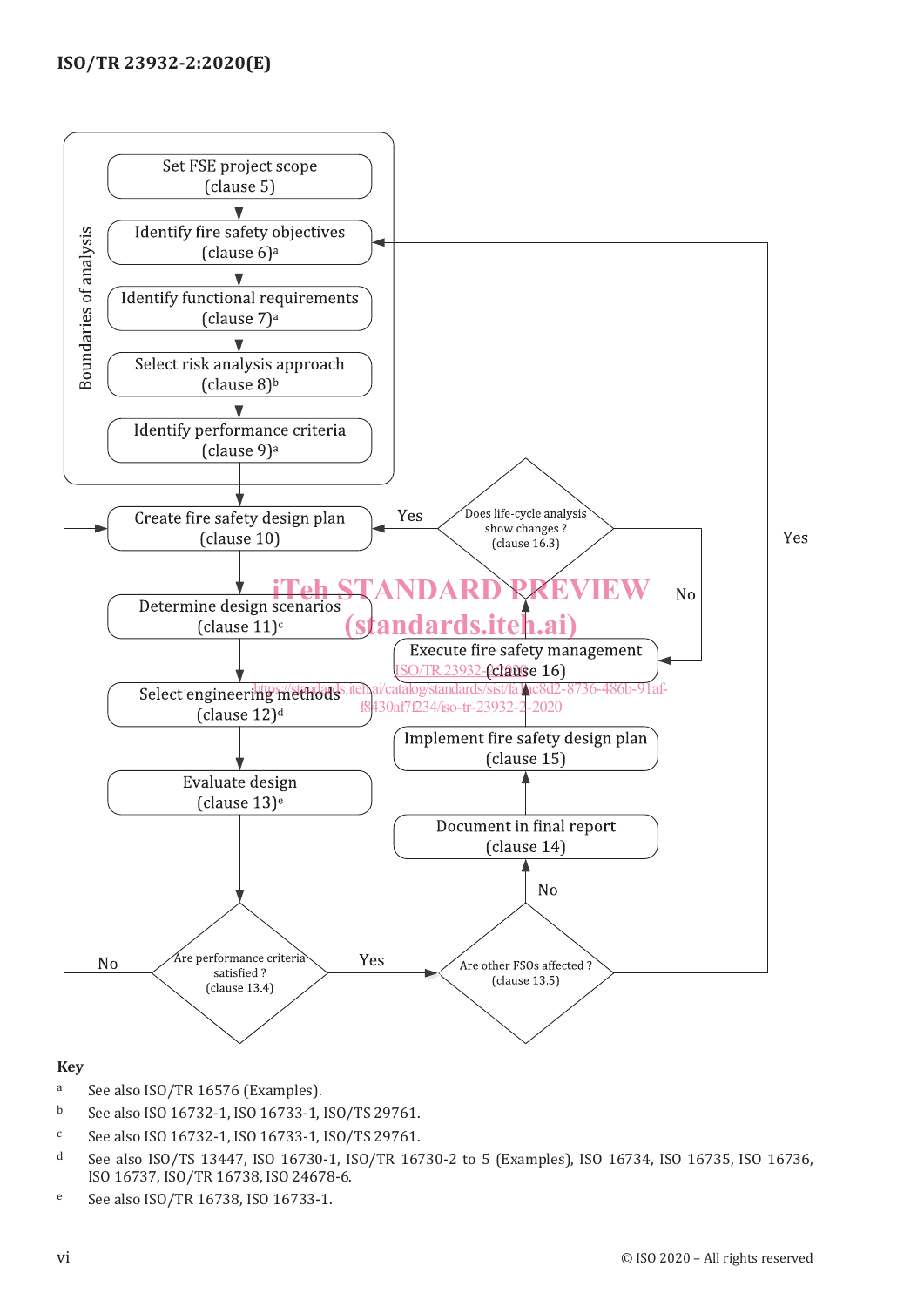NOTE Documents linked to large parts of the FSE process: ISO 16732-1, ISO 16733-1, ISO 24679-1, ISO/TS 29761, ISO/TR 16732-2 to 3 (Examples), ISO/TR 24679-2 to 4 and 6 (Examples).

**Figure 1** *—* **Flow chart illustrating the fire safety engineering process (design, implementation and maintenance) as per ISO 23932-1:2018, Figure 1**

# iTeh STANDARD PREVIEW (standards.iteh.ai)

ISO/TR23932-2:2020 https://standards.iteh.ai/catalog/standards/sist/fa1ac8d2-8736-486b-91aff8430af7f234/iso-tr-23932-2-2020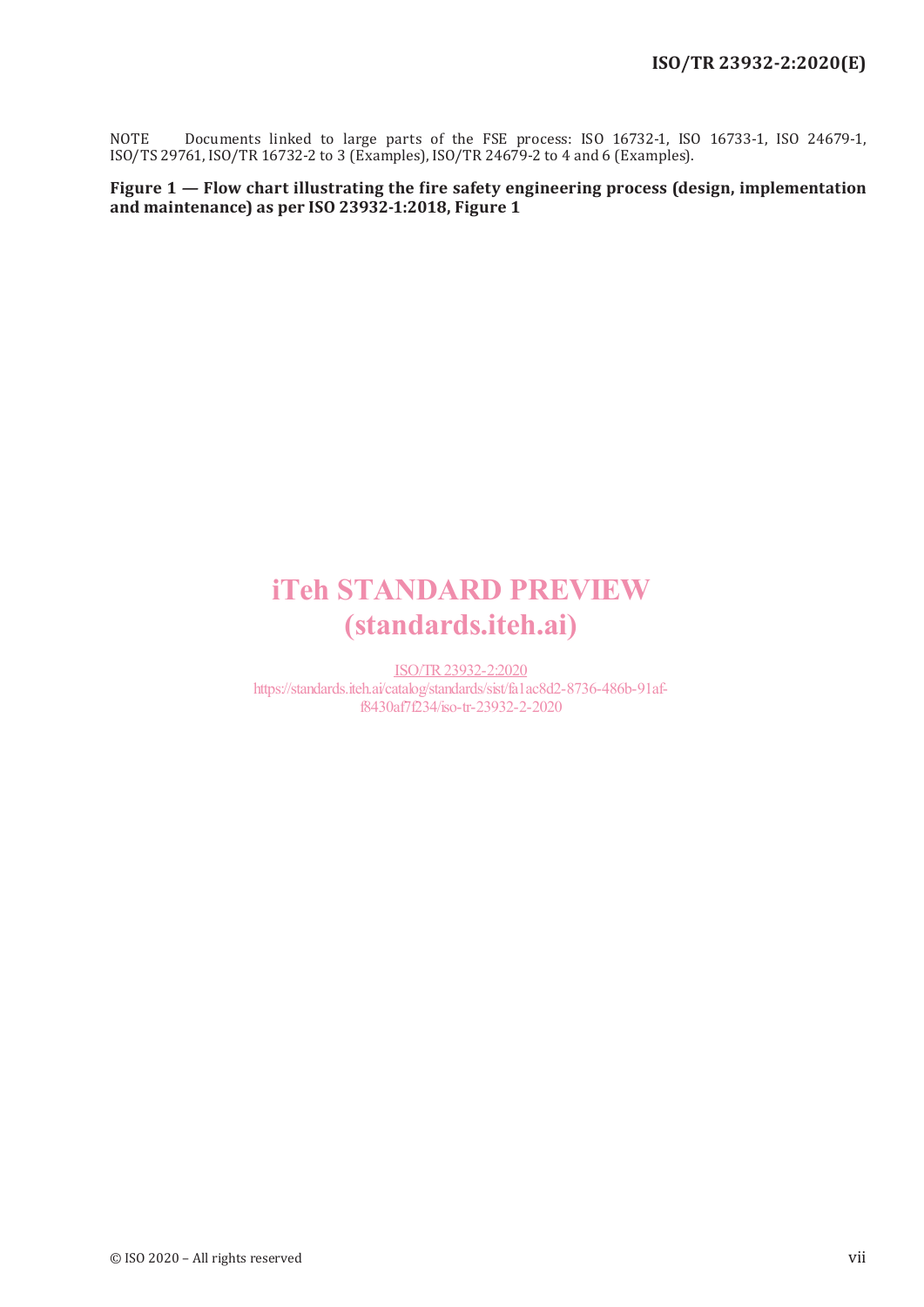# iTeh STANDARD PREVIEW (standards.iteh.ai)

ISO/TR23932-2:2020 https://standards.iteh.ai/catalog/standards/sist/fa1ac8d2-8736-486b-91aff8430af7f234/iso-tr-23932-2-2020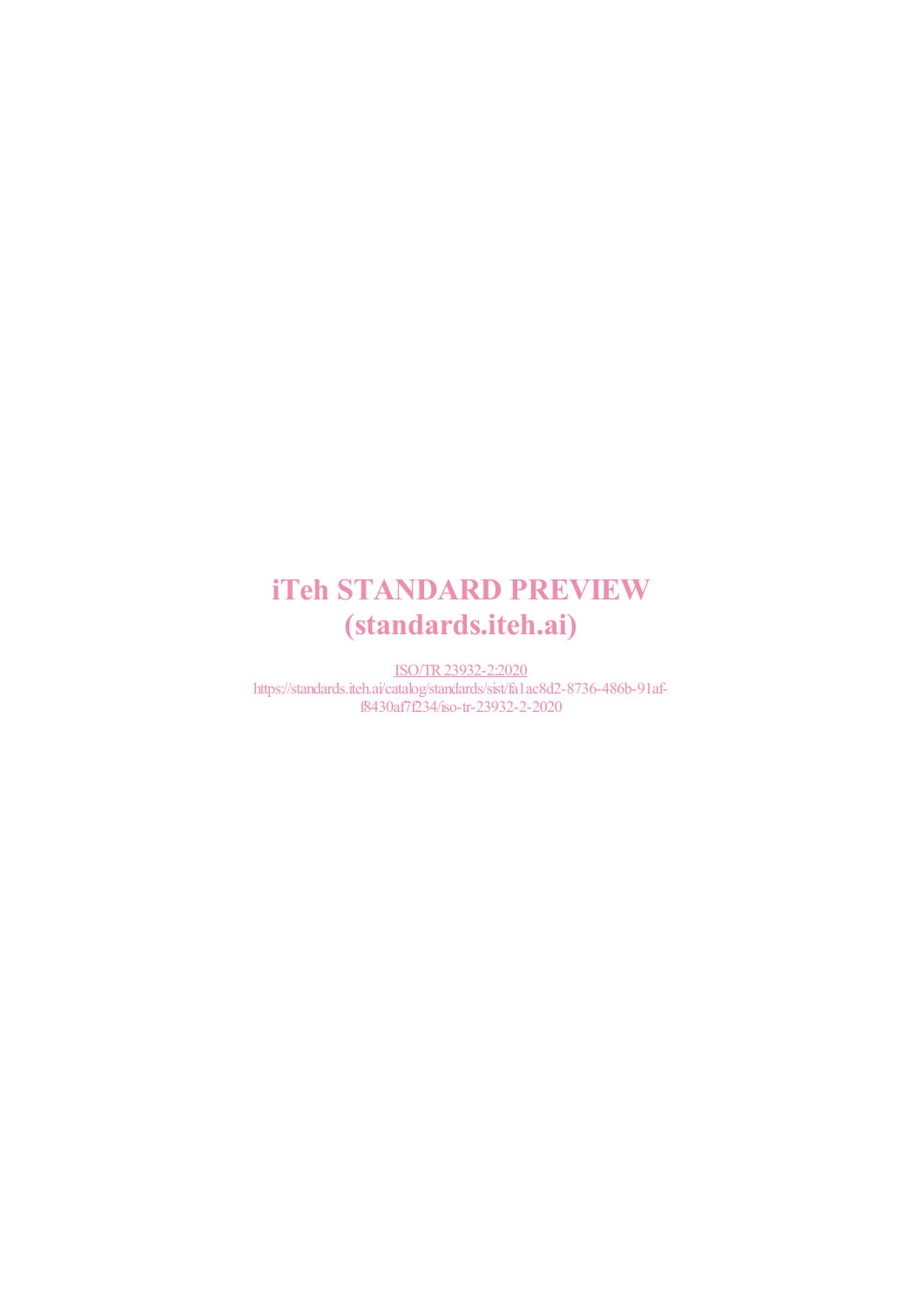# **Fire safety engineering — General principles —**

# Part 2: **Example of a dry-cleaning store**

## **1 Scope**

This document provides a complete example to illustrate ISO 23932-1.

The example is a dry-cleaning store, for which the fire safety objective is life safety, for both people located inside or outside the shop, in the event of a fire within the shop.

NOTE Generally, an FSE study is not needed for such a small shop. However, this example was chosen to demonstrate the application of ISO 23932-1 in detail while keeping the documentation provided sufficiently brief.

## **2 Normative references**

The following documents are referred to in the text in such a way that some or all of their content constitutes requirements of this document. For dated references, only the edition cited applies. For constitutes requirements of this-document. For-dated-references, only the edition cited applies. For<br>undated references, the latest edition of the referenced document (including any amendments) applies.

ISO 13943, *Fire safety — Vocabula*s $t$ andards.iteh.ai)

ISO 23932-1, *Fire safety engineering* — <u>General principles</u> — Part 1: General

https://standards.iteh.ai/catalog/standards/sist/fa1ac8d2-8736-486b-91af-

**3 Terms and definitions** f8430af7f234/iso-tr-23932-2-2020

For the purposes of this document, the terms and definitions given in ISO 13943 and ISO 23932-1 apply.

ISO and IEC maintain terminological databases for use in standardization at the following addresses:

- ISO Online browsing platform: available at https://www.iso.org/obp
- IEC Electropedia: available at http://www.electropedia.org/

## **4 Objective**

The objective of this case study is to demonstrate, by way of an example, how a fire safety engineering (FSE) process (as illustrated in the chart in Figure 1) can be applied to a simple building.

## **5 Example of FSE process applied to a dry-cleaning store**

## **5.1 Scope of the project concerning FSE process (ISO 23932-1:2018, Clause 5)**

The project is the construction of a small shop for dry-cleaning activity.

This dry-cleaning shop is open 6 days a week, between 8 am and 7 pm. The staff consists of 5 people (the manager, three laundry employees, one surface technician).

Its activity involves the usual activities of dry-cleaners, namely:

— receiving clothes (to be washed) at a counter (direct connection in business with customers);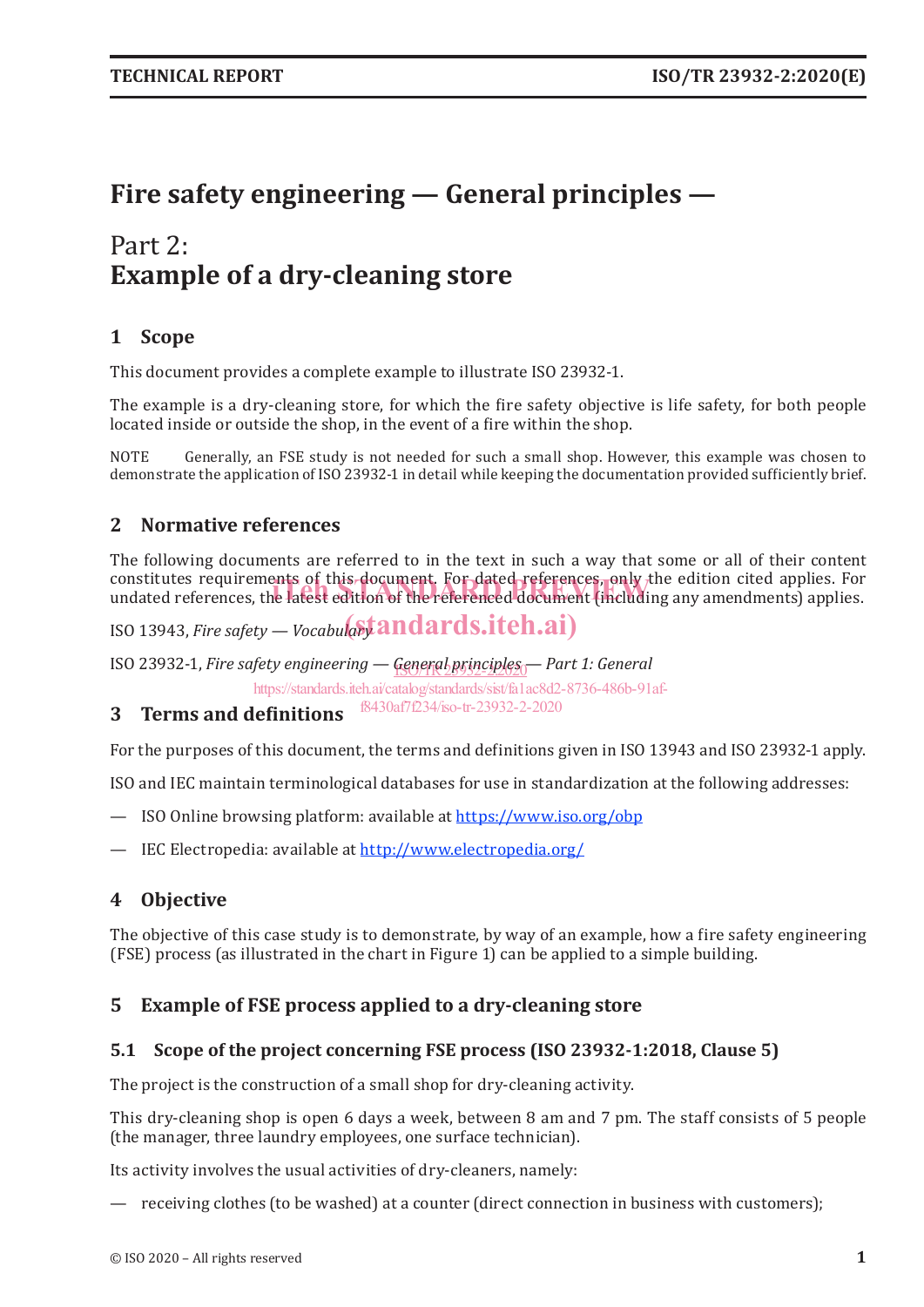## **ISO/TR 23932-2:2020(E)**

- sorting clothing in packaging containers;
- brushing and stain removal of clothes:
- use of a washing and drying machine (front-opening window);
- ironing clothes;
- handling and packaging of the clothes under cover;
- storing clothes before and after washing;
- receiving and storing products used in dry-cleaning;
- delivery of clothing to the customer.

With the further complementary activities:

- accounting and administration for a small business;
- cleaning and maintenance of the facility.

The building is an old building consisting of 2 stories, with the north and south facades equipped with windows and overlooking either the street or an interior courtyard. The east and west facades are common with neighbouring buildings. An entry on the west side of the property leads to the stairwell and apartments upstairs. A trash storage room and a bike storage room are adjacent to the shop with shared access from the courtyard (see Figure 2). The building is equipped with a garbage chute accessed from the upper floor. from the upper floor.

The courtyard serves as a car park for residents of the building and employees. It is bounded by walls about 2 m high, which separate it from other courtyards of neighbouring buildings.

On each floor there are two apartments. One type T2, composed of a bedroom, a living room, a bathroom, a kitchen and a separate toilet. The other type T4 is composed of three bedrooms, a large living room, a kitchen, a bathroom, a toilet, an entrance and a hallway with storage cupboards (see Figure 3). Note the presence of a balcony at the first-floor level overlooking the street. There are five windows per floor and per facade. At the balcony level, there are French windows. Each apartment has a fireplace. ISO/TR23932-2:2020 https://standards.iteh.ai/catalog/standards/sist/fa1ac8d2-8736-486b-91af-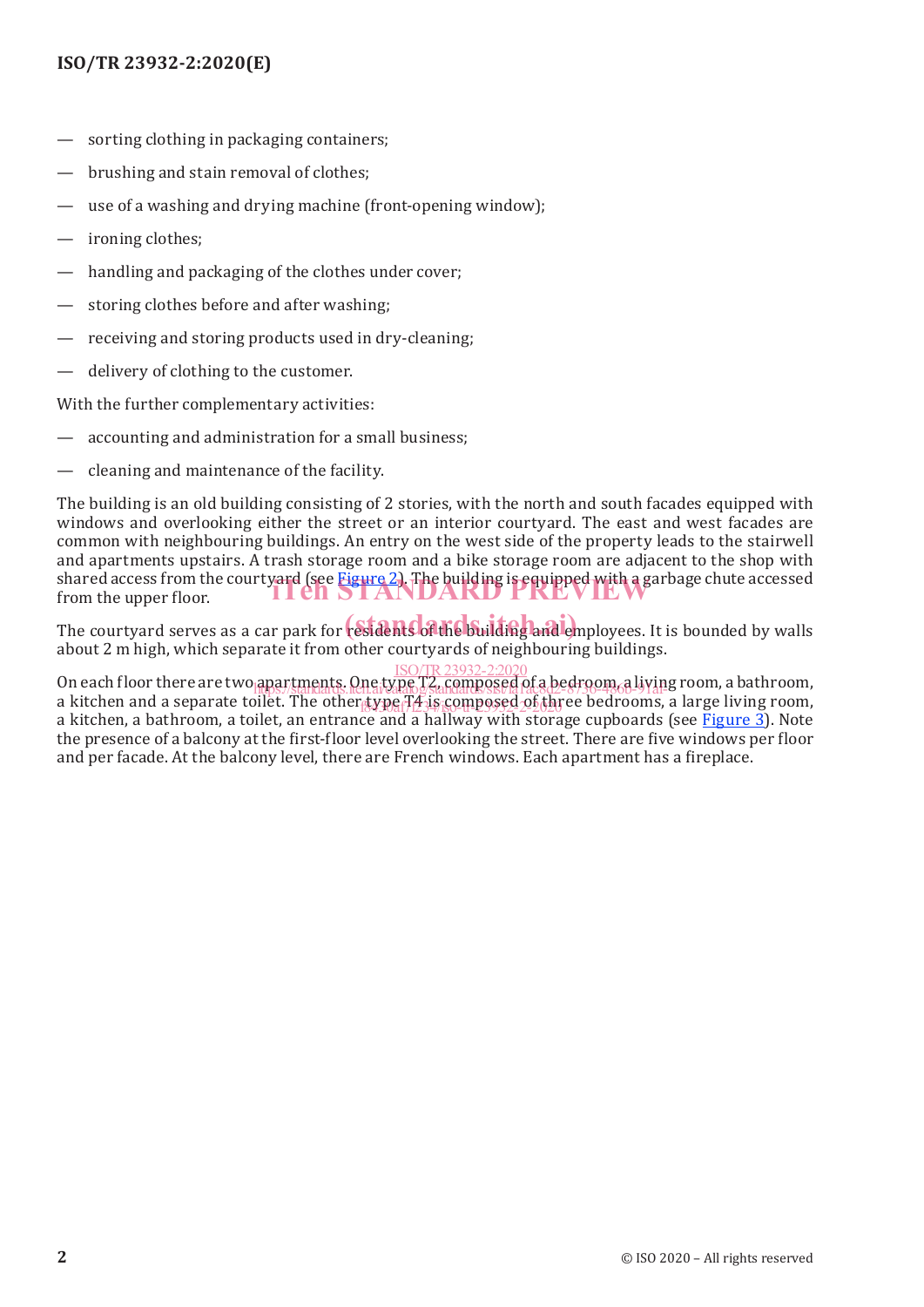

#### **Figure 2 — Ground floor (dry-cleaning shop) plan**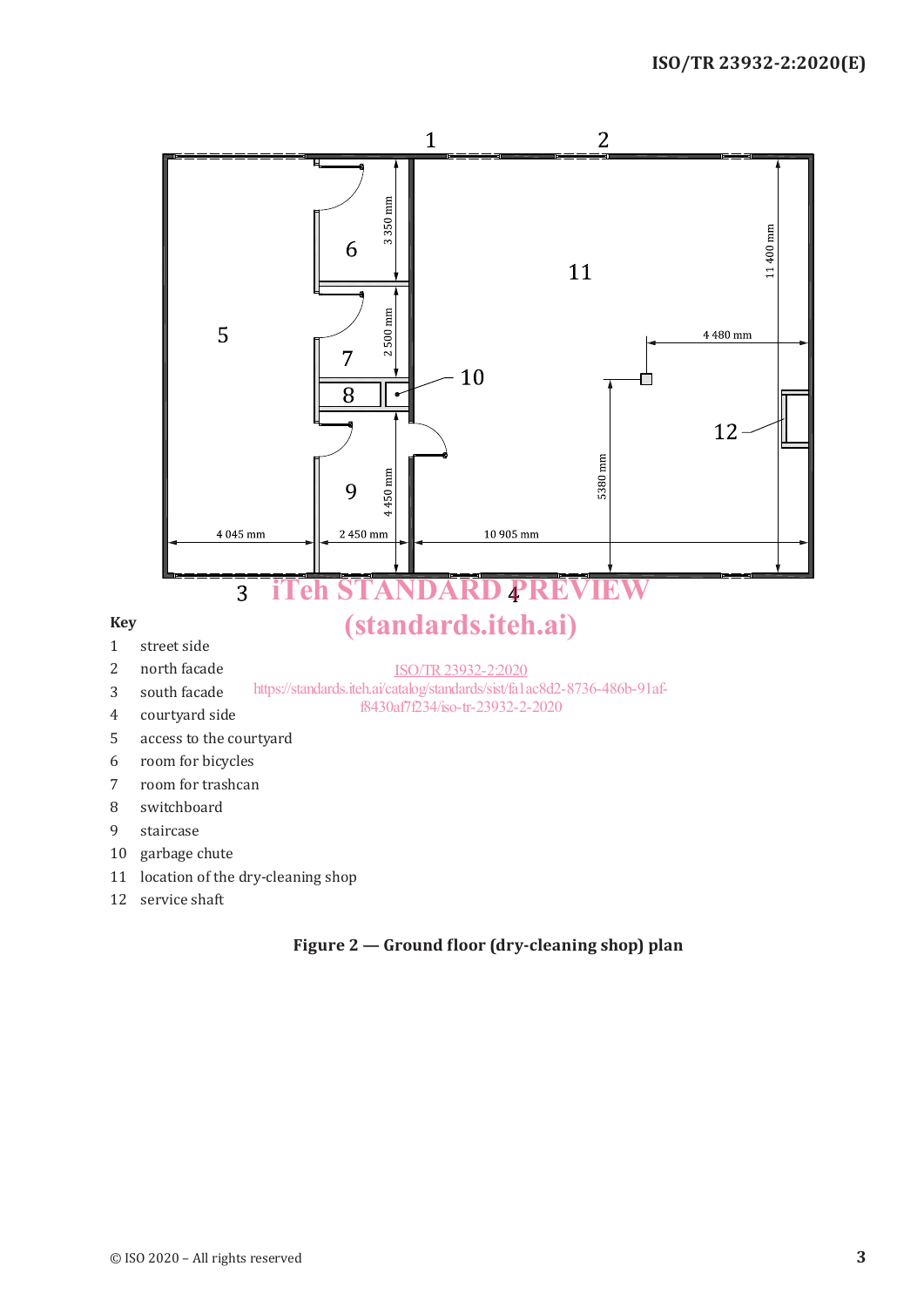

## **Figure 3 — Upper floor (flats) plan**

The building has the following characteristics:

a) floor:

- full reinforced concrete slab 18 cm thick;
- b) concrete load-bearing walls 20 cm thick:
	- delimiting the outline of the building;
	- separating the local trash room and the staircase of the shop;
	- separating the two apartments on each floor;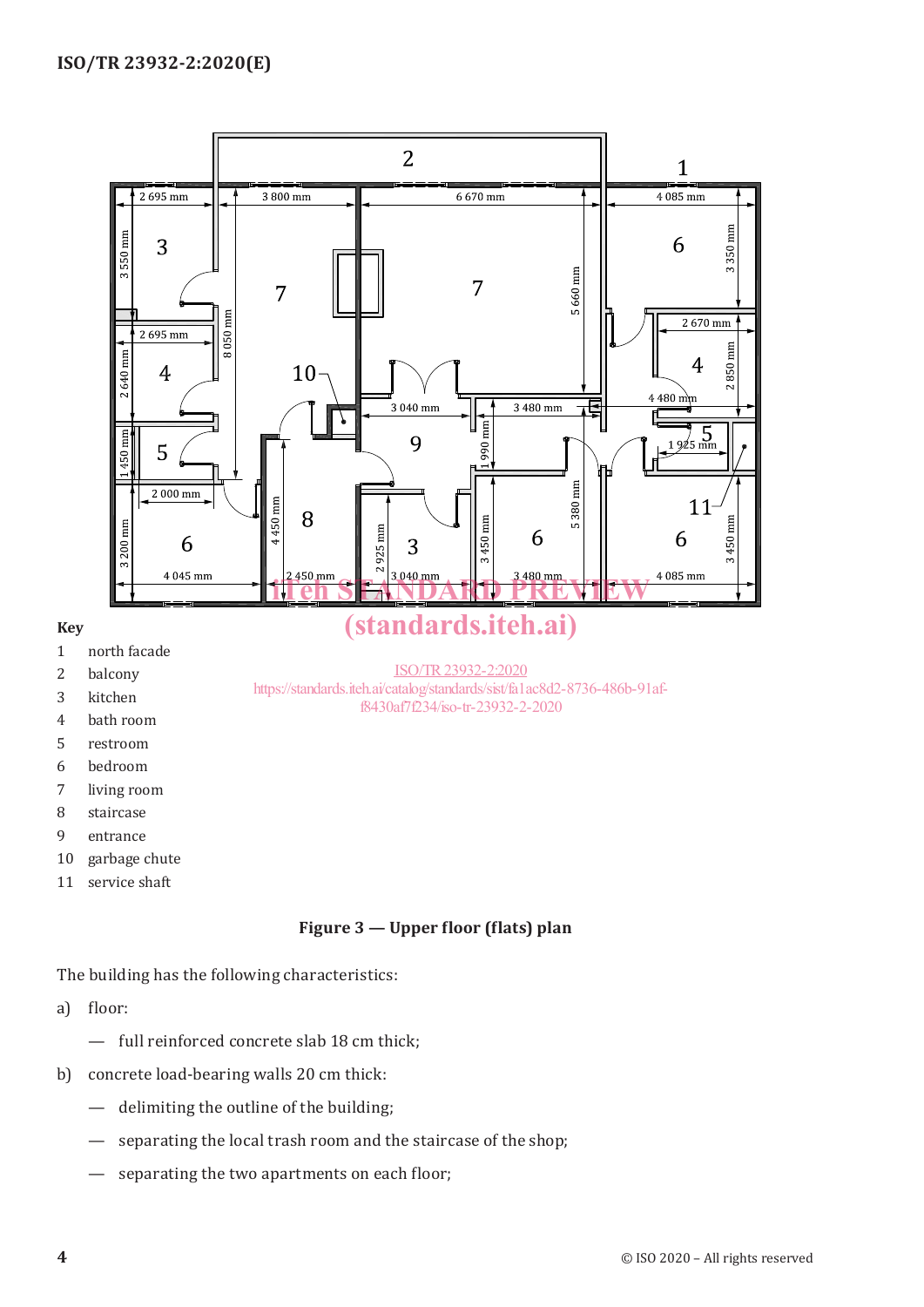- c) internal partitions:
	- solid brick walls 6 cm thick;
- d) wood frame windows;
- e) solid wood doors.

The property is located in a large city, on the ground floor of a residential building in a one-way street, with parking authorized vehicles on both sides. The environment consists of the following elements, which are assumed to not change in the future:

- east side, the presence of an adjacent residential building composed of two apartments on two floors and a tobacco/press shop on the ground floor. Access to the courtyard for cars separates the establishment from the tobacco/press shop;
- west side, the presence of an adjoining apartment building composed of four apartments over two floors and a neighbourhood grocery store on the ground floor. The staircase leading to the houses of the neighbouring building separates the dry-cleaning shop from the grocery store;
- north side, the presence of a clinic on the other side of the street (vis-à-vis). It is separated by a wall about 2,50 m high overlooking a car park and a garden. The main building is located 20 m away from the street;
- south side, the presence of a courtyard used as car park and gardens of neighbouring buildings.

The shop is located on the ground floor of the building whose construction predates 1986. With a total area of 120 m<sup>2</sup> there are three distinct areas (see Figure 4): area of 120 m2, there are three distinct areas (see Figure 4):

- the "commercial" area where the reception area is located for customers and where products used  $\left( \frac{\text{standards}}{\text{is located}} \right)$ by the laundry are received; ISO/TR23932-2:2020
- the "dry" area itself/that covers the main activities (sorting, washing, ironing, storage, etc.);
- the "administrative" area made up of a desk and archive cupboards. f8430af7f234/iso-tr-23932-2-2020

The ceiling height is 2.50 m, for ground dimensions of 11.40 m  $\times$  10.90 m. The shop features a glass facade overlooking the street and windows overlooking the internal courtyard to provide light.

A door provides access to the building lobby that serves the non-enclosed stairwell. The electric-meter, gas-meter and water supply-meter of the shop are located in a wall cupboard in the stairwell.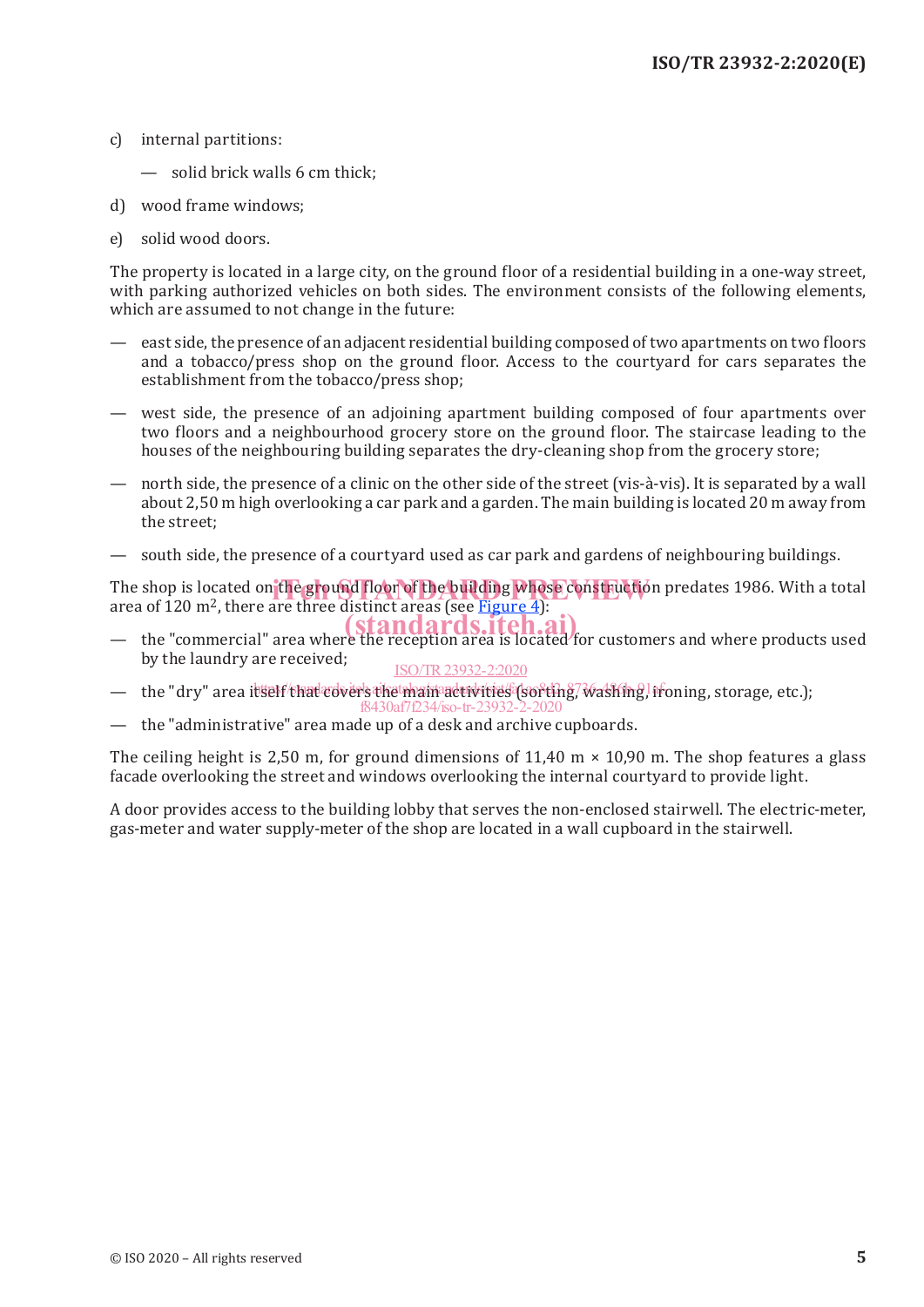

- 2 dry-cleaning shop
- 3 office room

**Key**

# (standards.iteh.ai)

#### Figur*e* 4 dards in 2016 The standards is the standard Check of the Shop-91 af-ISO/TR23932-2:2020 f8430af7f234/iso-tr-23932-2-2020

It is assumed that the shop is designed to fulfil national regulations and fire safety standards related to the city where the building is located. These regulations are mainly:

- a labour code;
- a decree of 25 June 1980 and of 22 June 1990 approving the general provisions of the safety regulation against the risks of fire and panic in establishments open to the public.

These regulations have the following main objectives:

- the protection of the health and life of the occupants of the establishment;
- the protection of surrounding people;
- the building owner is forced to ensure that the building design minimizes the risk to workers;
- the user is obliged to ensure that the workspaces are arranged so that their use ensures worker safety.

The chemical products used in the activities of dry cleaners contain volatile organic compounds (VOCs), harmful to health. For example, perchlorethylene has been classified R40 (suspected carcinogen). Regulations concerning installation classified for the protection of the environment have made some constructive provisions and mandatory safety measures from a defined threshold of such a hazardous product.

The organization of this project revolves around:

- 1) the client who will be the future operator. They are responsible for:
	- the choice of voluntary security objectives to complement the "regulatory" objectives;